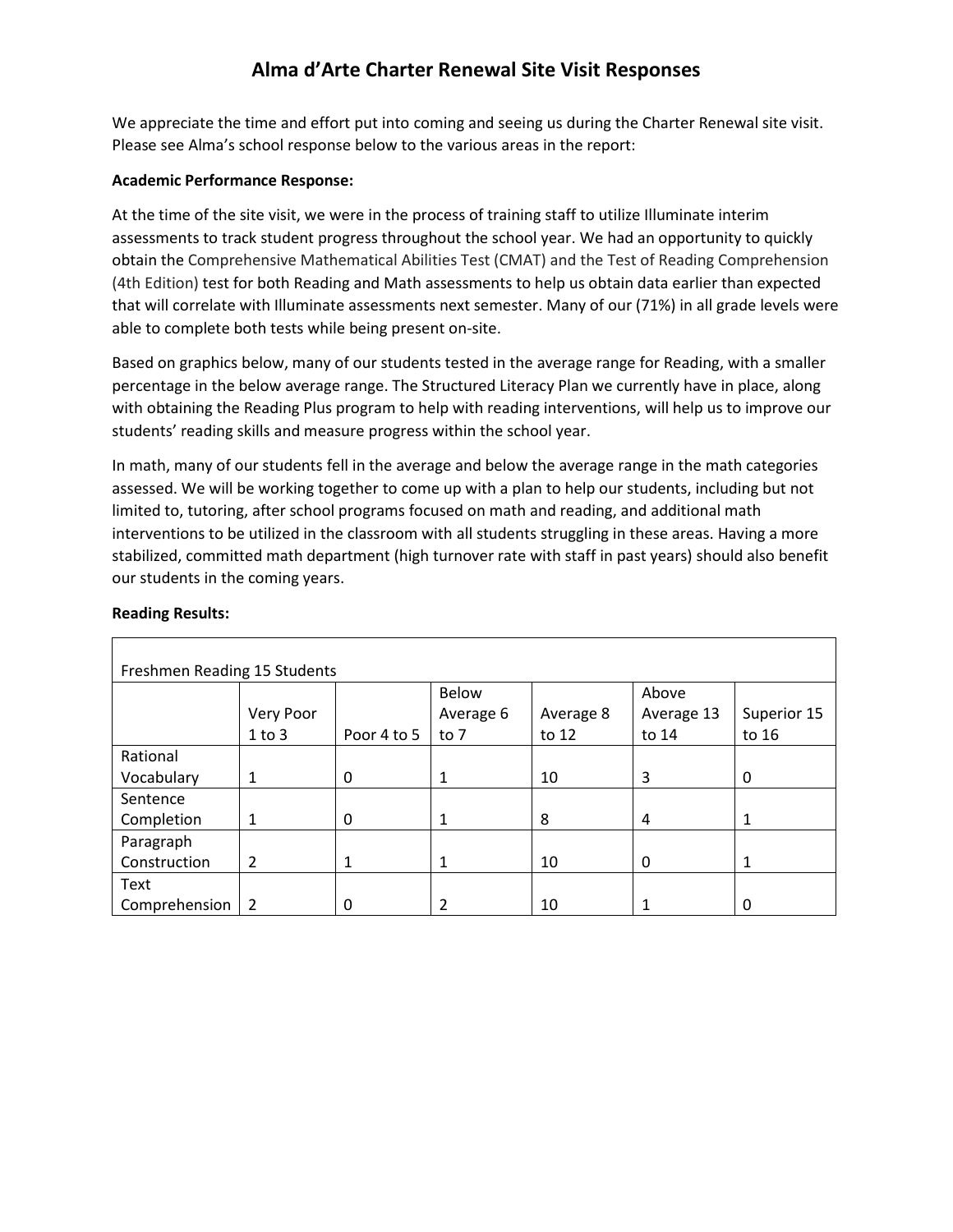

| Sophomore Reading 32 Students |             |             |              |           |            |             |  |  |
|-------------------------------|-------------|-------------|--------------|-----------|------------|-------------|--|--|
|                               |             |             | <b>Below</b> |           | Above      |             |  |  |
|                               | Very Poor 1 |             | Average 6    | Average 8 | Average 13 | Superior 15 |  |  |
|                               | to $3$      | Poor 4 to 5 | to $7$       | to 12     | to 14      | to 16       |  |  |
| Rational                      |             |             |              |           |            |             |  |  |
| Vocabulary                    | 1           | 2           | 6            | 21        | 4          | 0           |  |  |
| Sentence                      |             |             |              |           |            |             |  |  |
| Completion                    | 2           | 2           | 6            | 18        | 5          |             |  |  |
| Paragraph                     |             |             |              |           |            |             |  |  |
| Construction                  | 1           | 3           | 6            | 24        | 0          | 0           |  |  |
| Text                          |             |             |              |           |            |             |  |  |
| Comprehension                 | 3           | 4           | 5            | 20        |            |             |  |  |



| Juniors Reading 19 Students |             |             |           |           |            |             |  |  |
|-----------------------------|-------------|-------------|-----------|-----------|------------|-------------|--|--|
|                             |             |             | Below     |           | Above      |             |  |  |
|                             | Very Poor 1 |             | Average 6 | Average 8 | Average 13 | Superior 15 |  |  |
|                             | to $3$      | Poor 4 to 5 | to 7      | to 12     | to 14      | to 16       |  |  |
| Rational                    |             |             |           |           |            |             |  |  |
| Vocabulary                  |             |             |           |           | Δ          |             |  |  |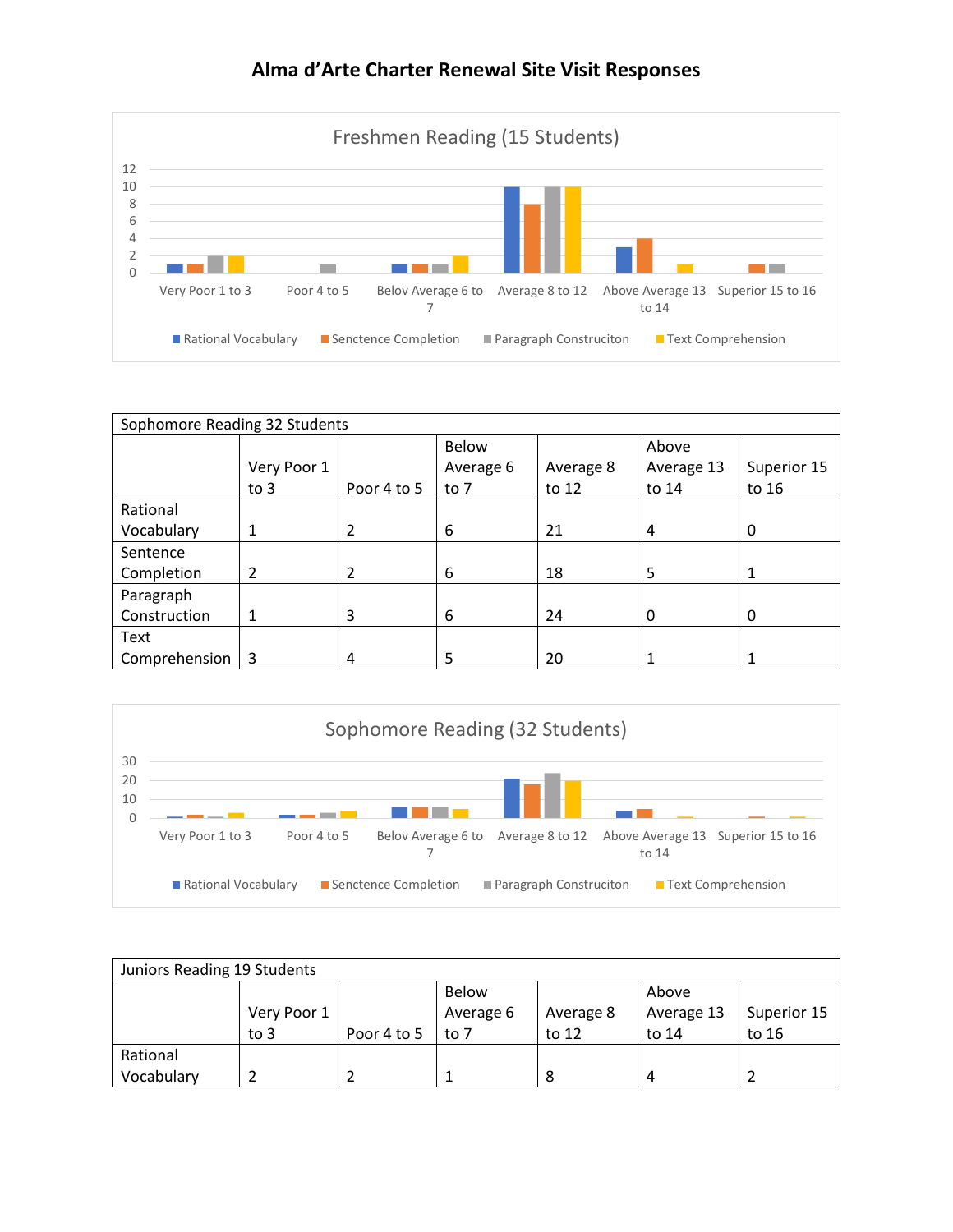| Sentence                      |  |    |  |
|-------------------------------|--|----|--|
| Completion                    |  | 11 |  |
| Paragraph                     |  |    |  |
| Construction                  |  | 12 |  |
| Text                          |  |    |  |
| Comprehension $\vert 0 \vert$ |  | 13 |  |



| Seniors Reading 19 Students |              |             |                |           |            |             |  |  |
|-----------------------------|--------------|-------------|----------------|-----------|------------|-------------|--|--|
|                             |              |             | Below          |           | Above      |             |  |  |
|                             | Very Poor 1  |             | Average 6      | Average 8 | Average 13 | Superior 15 |  |  |
|                             | to $3$       | Poor 4 to 5 | to 7           | to 12     | to 14      | to 16       |  |  |
| Rational                    |              |             |                |           |            |             |  |  |
| Vocabulary                  | 1            | 1           | 0              | 14        | 2          | 0           |  |  |
| Senctence                   |              |             |                |           |            |             |  |  |
| Completion                  | $\mathbf{1}$ | 0           | $\overline{2}$ | 8         |            | 7           |  |  |
| Paragraph                   |              |             |                |           |            |             |  |  |
| Construciton                | 0            | 2           | $\overline{2}$ | 13        |            | 1           |  |  |
| Text                        |              |             |                |           |            |             |  |  |
| Comprehension               | 0            |             | 3              | 14        |            | 0           |  |  |

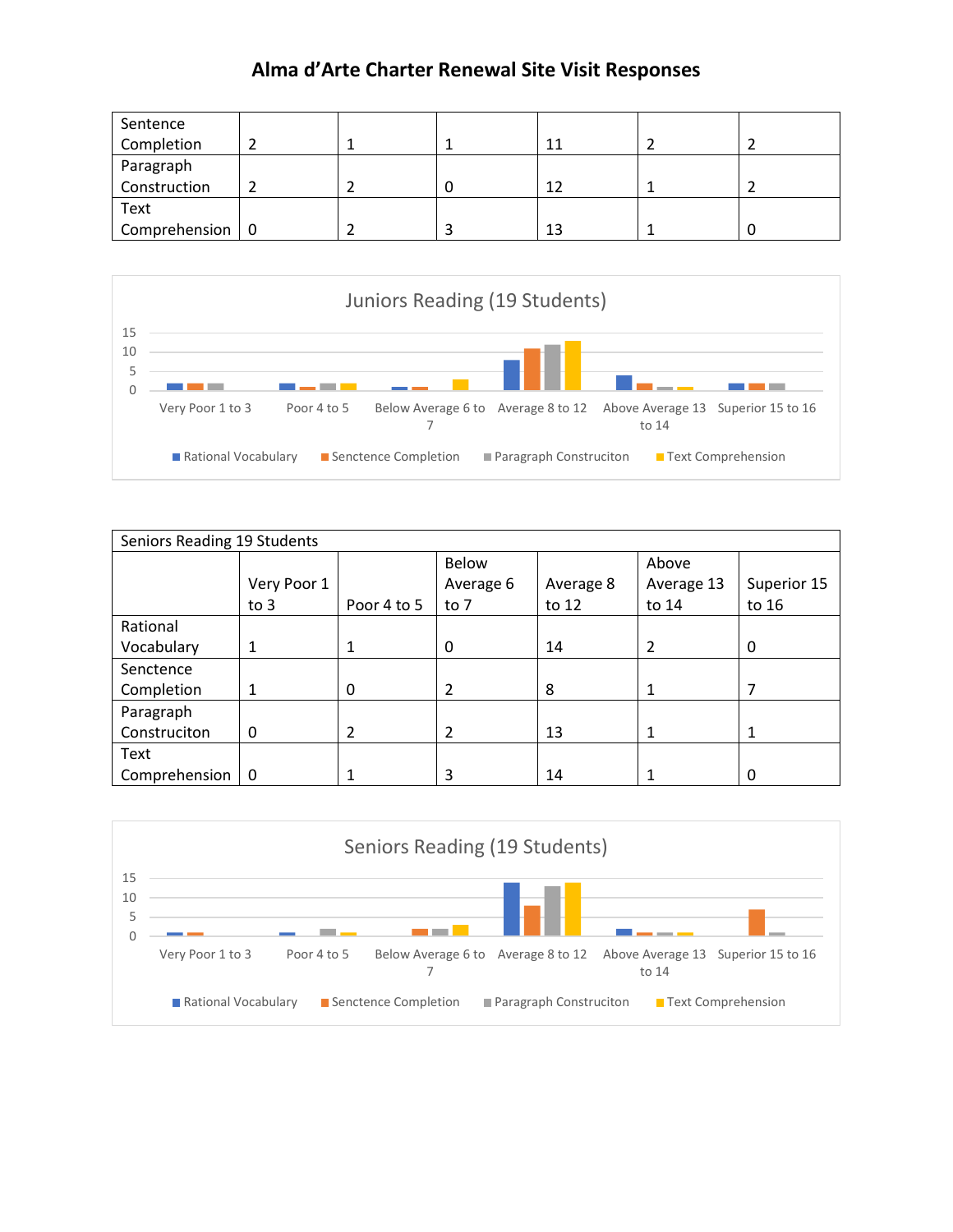#### **Math Results:**

| <b>Freshman Mathematics 15 Students</b>               |                |                |                           |                                       |               |                                                                               |  |
|-------------------------------------------------------|----------------|----------------|---------------------------|---------------------------------------|---------------|-------------------------------------------------------------------------------|--|
|                                                       |                |                | Below                     |                                       | Above         |                                                                               |  |
|                                                       | Very Poor      | Poor(70 -      | Average                   | Average                               | Average       | Superior                                                                      |  |
|                                                       | $(35 - 69)$    | 79)            | $(80-89)$                 | $(90 - 110)$                          | $(111 - 120)$ | $(121 - 130)$                                                                 |  |
| <b>General Mathematics</b>                            |                |                |                           |                                       |               |                                                                               |  |
| $(+, -, x, \div,$ Problem                             |                |                |                           |                                       |               |                                                                               |  |
| Solving, and                                          |                |                |                           |                                       |               |                                                                               |  |
| Charts/Tables/Graphs                                  | $\overline{2}$ | 4              | 3                         | 5                                     | $\mathbf 0$   | $\mathbf{1}$                                                                  |  |
| <b>Basic Calculations</b>                             |                |                |                           |                                       |               |                                                                               |  |
| $(+, -, x, and \div)$                                 | 3              | 3              | $\mathbf 1$               | 8                                     | 0             | 0                                                                             |  |
| Math Reasoning                                        |                |                |                           |                                       |               |                                                                               |  |
| (Problem Solving &                                    |                |                |                           |                                       |               |                                                                               |  |
| CTG)                                                  | $\overline{2}$ | 3              | $\overline{2}$            | 8                                     | $\mathbf 0$   | 0                                                                             |  |
| Advanced                                              |                |                |                           |                                       |               |                                                                               |  |
| Calculations                                          |                |                |                           |                                       |               |                                                                               |  |
| (Algebra, Geometry,                                   |                |                |                           |                                       |               |                                                                               |  |
| <b>Rational Numbers)</b>                              | 0              | $\overline{2}$ | 7                         | 5                                     | 0             | $\mathbf{1}$                                                                  |  |
| <b>Practical Applications</b>                         |                |                |                           |                                       |               |                                                                               |  |
| (Time, Money, and                                     |                |                |                           |                                       |               |                                                                               |  |
| Measurement)                                          | 0              | 3              | 5                         | 6                                     | $\mathbf{1}$  | 0                                                                             |  |
| <b>Global Math Ability</b>                            | $\mathbf 0$    | $\overline{7}$ | $\overline{3}$            | 4                                     | $\mathbf{1}$  | 0                                                                             |  |
|                                                       |                |                |                           |                                       |               |                                                                               |  |
| 10                                                    |                |                |                           | Freshmen Mathematics (15 Students)    |               |                                                                               |  |
|                                                       |                |                |                           |                                       |               |                                                                               |  |
| 8                                                     |                |                |                           |                                       |               |                                                                               |  |
|                                                       |                |                |                           |                                       |               |                                                                               |  |
|                                                       |                |                |                           |                                       |               |                                                                               |  |
| 6                                                     |                |                |                           |                                       |               |                                                                               |  |
|                                                       |                |                |                           |                                       |               |                                                                               |  |
|                                                       |                |                |                           |                                       |               |                                                                               |  |
| 4                                                     |                |                |                           |                                       |               |                                                                               |  |
|                                                       |                |                |                           |                                       |               |                                                                               |  |
| 2                                                     |                |                |                           |                                       |               |                                                                               |  |
|                                                       |                |                |                           |                                       |               |                                                                               |  |
|                                                       |                |                |                           |                                       |               |                                                                               |  |
| 0                                                     | Poor(70 - 79)  |                |                           |                                       |               |                                                                               |  |
| Very Poor (35 - 69)                                   |                | 89)            |                           |                                       | $-120$        | Below Average (80- Average (90 - 110) Above Average (111 Superior (121 - 130) |  |
| General Mathematics                                   |                |                | <b>Basic Calculations</b> |                                       |               |                                                                               |  |
| $(+, -, x, \div,$ Problem Solving, and                |                |                | $(+, -, x, and \div)$     |                                       |               |                                                                               |  |
| Charts/Tables/Graphs<br>■ Math Reasoning              |                |                |                           | Advanced Calculations                 |               |                                                                               |  |
| (Problem Solving & CTG)                               |                |                |                           | (Algebra, Geometry, Rational Numbers) |               |                                                                               |  |
| Practical Applications (Time, Money, and Measurement) |                |                | Global Math Ability       |                                       |               |                                                                               |  |
|                                                       |                |                |                           |                                       |               |                                                                               |  |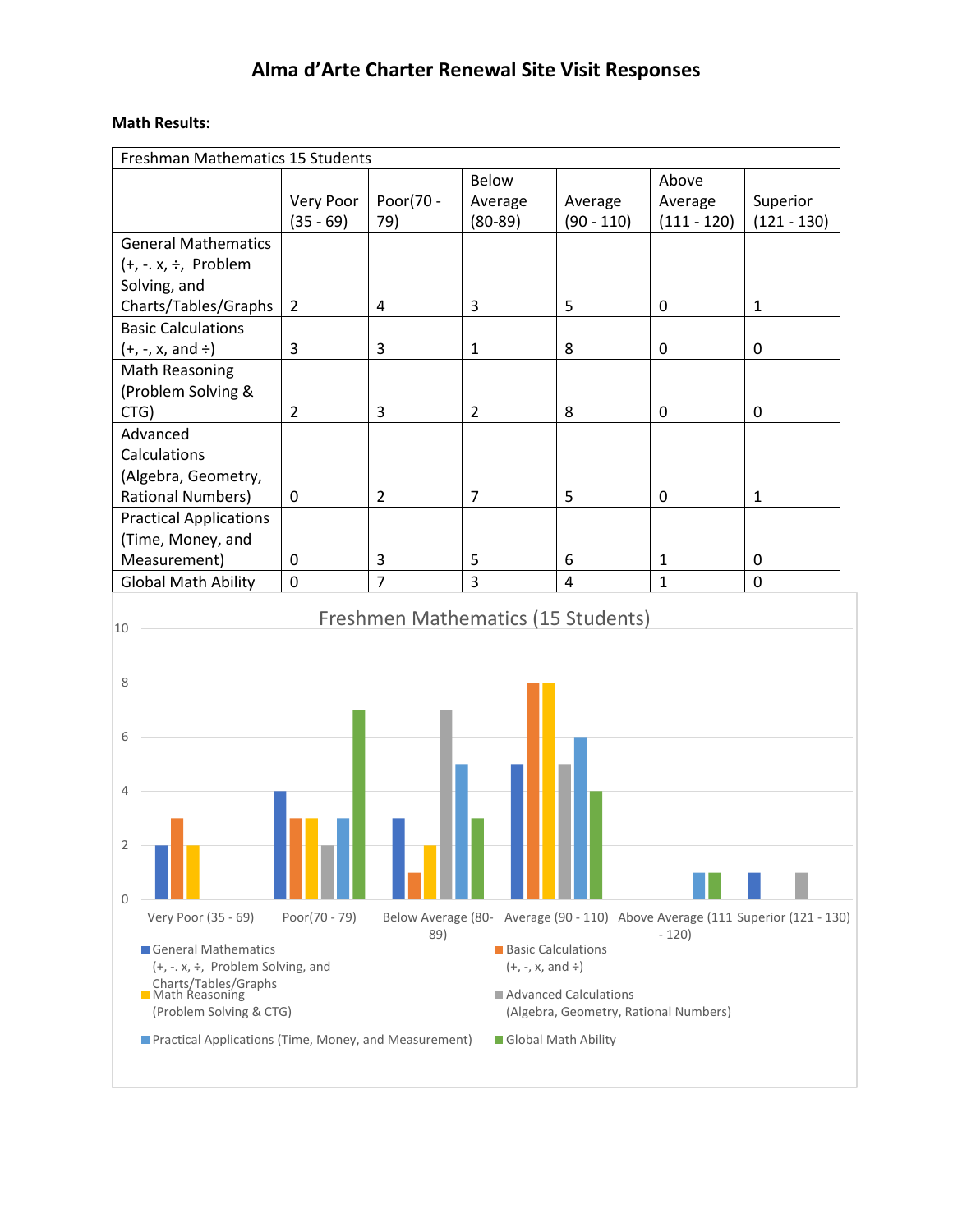| Sophomores Mathematics 33 Students |           |           |           |                |               |               |
|------------------------------------|-----------|-----------|-----------|----------------|---------------|---------------|
|                                    |           |           | Below     |                | Above         |               |
|                                    | Very Poor | Poor(70 - | Average   | Average        | Average       | Superior      |
|                                    | (35 - 69) | 79)       | $(80-89)$ | $(90 - 110)$   | $(111 - 120)$ | $(121 - 130)$ |
| <b>General Mathematics</b>         |           |           |           |                |               |               |
| $(+, -x, \div,$ Problem            |           |           |           |                |               |               |
| Solving, and                       |           |           |           |                |               |               |
| Charts/Tables/Graphs               | 8         | 14        | 5         | 6              | 0             | 0             |
| <b>Basic Calculations</b>          |           |           |           |                |               |               |
| $(+, -, x,$ and $\div)$            | 8         | 11        | 11        | 3              | 0             | 0             |
| Math Reasoning                     |           |           |           |                |               |               |
| (Problem Solving &                 |           |           |           |                |               |               |
| CTG)                               | 8         | 4         | 12        | 10             | 0             | 0             |
| Advanced                           |           |           |           |                |               |               |
| Calculations                       |           |           |           |                |               |               |
| (Algebra, Geometry,                |           |           |           |                |               |               |
| <b>Rational Numbers)</b>           | 10        | 10        | 7         | 6              | 0             | 1             |
| <b>Practical Applications</b>      |           |           |           |                |               |               |
| (Time, Money, and                  |           |           |           |                |               |               |
| Measurement)                       | 8         | 8         | 9         | 6              | 1             | 1             |
| <b>Global Math Ability</b>         | 10        | 12        | 8         | $\overline{2}$ | $\mathbf{1}$  | 0             |

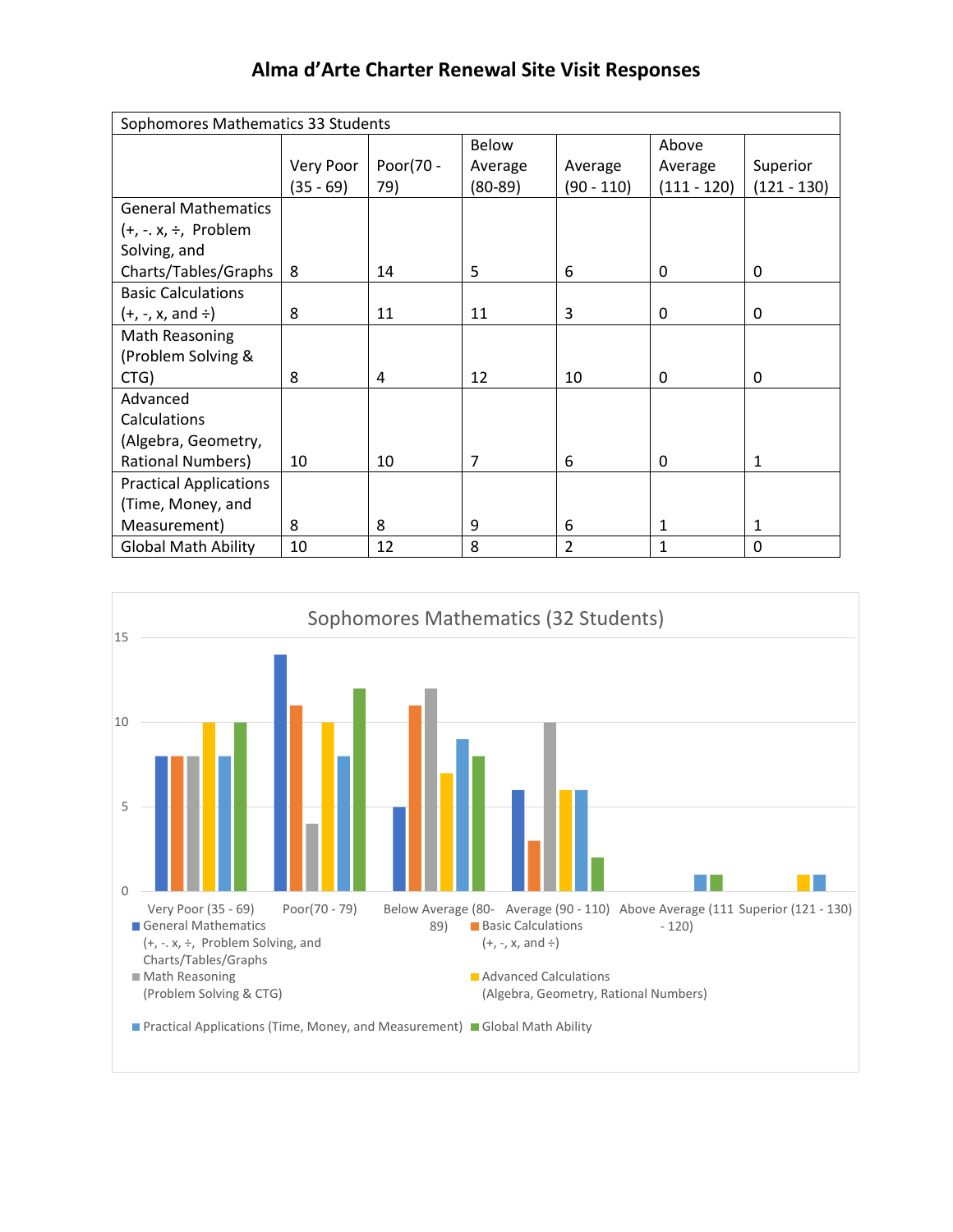| Juniors Mathematics 19 Students |           |           |              |            |               |               |
|---------------------------------|-----------|-----------|--------------|------------|---------------|---------------|
|                                 |           |           | <b>Below</b> |            | Above         |               |
|                                 | Very Poor | Poor(70 - | Average      | Average    | Average       | Superior      |
|                                 | (35 - 69) | 79)       | $(80-89)$    | (90 - 110) | $(111 - 120)$ | $(121 - 130)$ |
| <b>General Mathematics</b>      |           |           |              |            |               |               |
| $(+, -x, \div,$ Problem         |           |           |              |            |               |               |
| Solving, and                    |           |           |              |            |               |               |
| Charts/Tables/Graphs            | 6         | 3         | 5            | 3          | 2             | 0             |
| <b>Basic Calculations</b>       |           |           |              |            |               |               |
| (+, -, x, and ÷)                | 9         | 4         | 3            | 3          | 0             | 0             |
| Math Reasoning                  |           |           |              |            |               |               |
| (Problem Solving &              |           |           |              |            |               |               |
| CTG)                            | 3         | 1         | 6            | 9          | 0             | 0             |
| Advanced                        |           |           |              |            |               |               |
| Calculations                    |           |           |              |            |               |               |
| (Algebra, Geometry,             |           |           |              |            |               |               |
| <b>Rational Numbers)</b>        | 6         | 5         | 3            | 5          | 0             | 0             |
| <b>Practical Applications</b>   |           |           |              |            |               |               |
| (Time, Money, and               |           |           |              |            |               |               |
| Measurement)                    | 3         | 6         | 3            | 7          | 0             | 0             |
| <b>Global Math Ability</b>      | 6         | 6         | 3            | 4          | 0             | 0             |

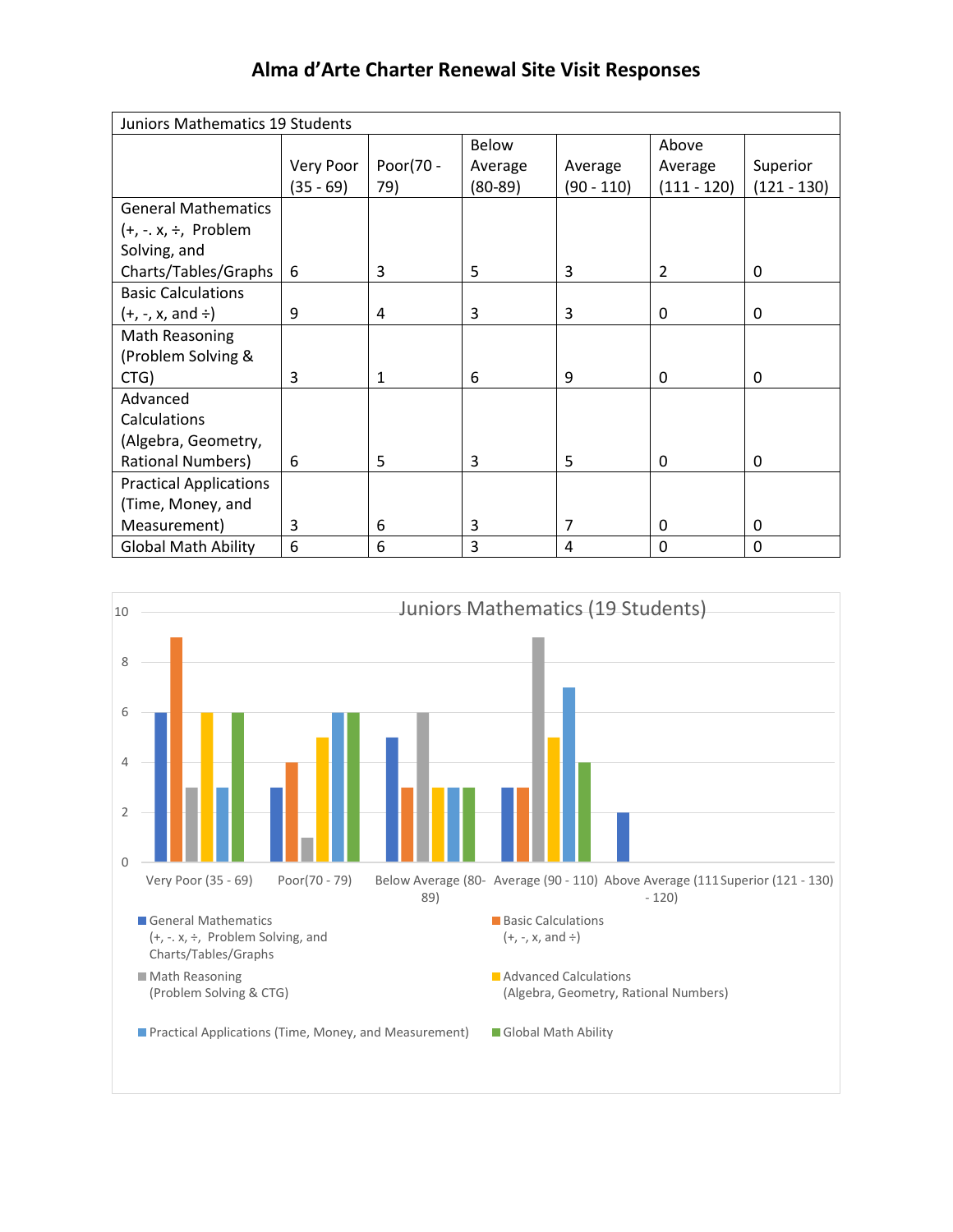| Seniors Mathematics 18 Students |              |           |           |               |               |               |
|---------------------------------|--------------|-----------|-----------|---------------|---------------|---------------|
|                                 |              |           | Below     |               | Above         |               |
|                                 | Very Poor    | Poor(70 - | Average   | Average       | Average       | Superior      |
|                                 | (35 - 69)    | 79)       | $(80-89)$ | $(90 - 110)$  | $(111 - 120)$ | $(121 - 130)$ |
| <b>General Mathematics</b>      |              |           |           |               |               |               |
| $(+, -, x, \div,$ Problem       |              |           |           |               |               |               |
| Solving, and                    |              |           |           |               |               |               |
| Charts/Tables/Graphs            | 4            | 2         | 3         | 9             | 0             | 0             |
| <b>Basic Calculations</b>       |              |           |           |               |               |               |
| $(+, -, x,$ and $\div)$         | 4            | 3         | 3         | 7             | 1             | 0             |
| Math Reasoning                  |              |           |           |               |               |               |
| (Problem Solving &              |              |           |           |               |               |               |
| CTG)                            | $\mathbf{1}$ | 2         | 3         | 10            | 3             | 0             |
| Advanced                        |              |           |           |               |               |               |
| Calculations                    |              |           |           |               |               |               |
| (Algebra, Geometry,             |              |           |           |               |               |               |
| <b>Rational Numbers)</b>        | 4            | 4         | 6         | $\mathcal{P}$ | 3             | 0             |
| <b>Practical Applications</b>   |              |           |           |               |               |               |
| (Time, Money, and               |              |           |           |               |               |               |
| Measurement)                    | 5            | 2         | 5         | 4             | 3             | 0             |
| <b>Global Math Ability</b>      | 3            | 4         | 3         | 7             | $\mathbf{1}$  | 0             |